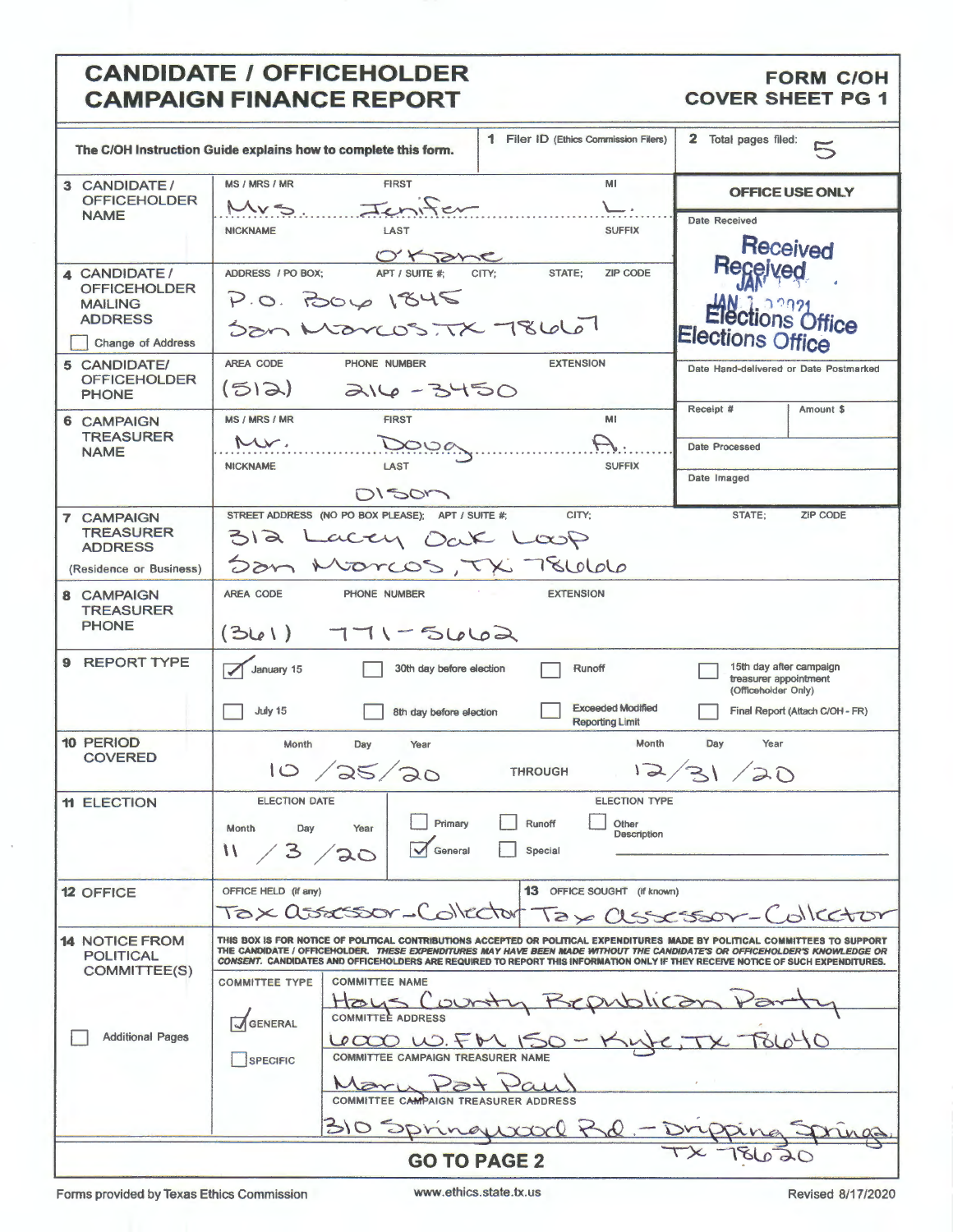# **CANDIDATE / OFFICEHOLDER<br>CAMPAIGN FINANCE REPORT**

## **FORM C/OH**<br>COVER SHEET PG 2

| 15 C/OH NAME                                                                                                                                                                                                   | Jenifer Disant                                                                                                                                                                                                                 | 16 Filer ID (Ethics Commission Filers)          |  |  |
|----------------------------------------------------------------------------------------------------------------------------------------------------------------------------------------------------------------|--------------------------------------------------------------------------------------------------------------------------------------------------------------------------------------------------------------------------------|-------------------------------------------------|--|--|
| <b>17 CONTRIBUTION</b><br><b>TOTALS</b>                                                                                                                                                                        | 1.<br>TOTAL UNITEMIZED POLITICAL CONTRIBUTIONS (OTHER THAN<br>PLEDGES, LOANS, OR GUARANTEES OF LOANS, OR<br>CONTRIBUTIONS MADE ELECTRONICALLY)                                                                                 | \$                                              |  |  |
|                                                                                                                                                                                                                | <b>TOTAL POLITICAL CONTRIBUTIONS</b><br>2.<br>(OTHER THAN PLEDGES, LOANS, OR GUARANTEES OF LOANS)                                                                                                                              | \$<br>1,030                                     |  |  |
| <b>EXPENDITURE</b><br><b>TOTALS</b>                                                                                                                                                                            | 3.<br>TOTAL UNITEMIZED POLITICAL EXPENDITURE.                                                                                                                                                                                  | \$                                              |  |  |
|                                                                                                                                                                                                                | 4.<br><b>TOTAL POLITICAL EXPENDITURES</b>                                                                                                                                                                                      | 114.44<br>$\mathsf{\$}$                         |  |  |
| <b>CONTRIBUTION</b><br><b>BALANCE</b>                                                                                                                                                                          | 5.<br>TOTAL POLITICAL CONTRIBUTIONS MAINTAINED AS OF THE LAST DAY<br>OF REPORTING PERIOD                                                                                                                                       | \$3,909.61                                      |  |  |
| <b>OUTSTANDING</b><br><b>LOAN TOTALS</b>                                                                                                                                                                       | 6.<br>TOTAL PRINCIPAL AMOUNT OF ALL OUTSTANDING LOANS AS OF THE<br>LAST DAY OF THE REPORTING PERIOD                                                                                                                            | \$                                              |  |  |
| <b>18 SIGNATURE</b>                                                                                                                                                                                            | I swear, or affirm, under penalty of perjury, that the accompanying report is true and correct and includes all information<br>required to be reported by me under Title 15, Election Code.                                    |                                                 |  |  |
| Signature of Candidate or Officeholder<br>Please complete either option below:<br><b>JENNIFER ANDERSON</b><br>Notary Public, State of Texas<br>Comm. Expires 10-01-2024<br>(1) Affidavit<br>Notary ID 11208551 |                                                                                                                                                                                                                                |                                                 |  |  |
| NOTARY STAMP / SEAL                                                                                                                                                                                            |                                                                                                                                                                                                                                |                                                 |  |  |
| Swom to and subscribed before me by _                                                                                                                                                                          | O'Karne this the 15 day of January.<br>ice.<br>Motarn Public                                                                                                                                                                   |                                                 |  |  |
| 20                                                                                                                                                                                                             | to certify which, witness my hand and seal of office.                                                                                                                                                                          |                                                 |  |  |
| Signature of officer administering oath                                                                                                                                                                        | JAnderson<br>Printed name of officer administering oath                                                                                                                                                                        | Title of officer administering oath             |  |  |
|                                                                                                                                                                                                                | OR                                                                                                                                                                                                                             |                                                 |  |  |
| (2) Unsworn Declaration                                                                                                                                                                                        |                                                                                                                                                                                                                                |                                                 |  |  |
|                                                                                                                                                                                                                |                                                                                                                                                                                                                                |                                                 |  |  |
|                                                                                                                                                                                                                | My address is a contract of the contract of the contract of the contract of the contract of the contract of the contract of the contract of the contract of the contract of the contract of the contract of the contract of th |                                                 |  |  |
|                                                                                                                                                                                                                | (street)<br>(city)                                                                                                                                                                                                             | (state) (zip code)<br>(country)                 |  |  |
|                                                                                                                                                                                                                |                                                                                                                                                                                                                                |                                                 |  |  |
|                                                                                                                                                                                                                |                                                                                                                                                                                                                                | Signature of Candidate/Officeholder (Declarant) |  |  |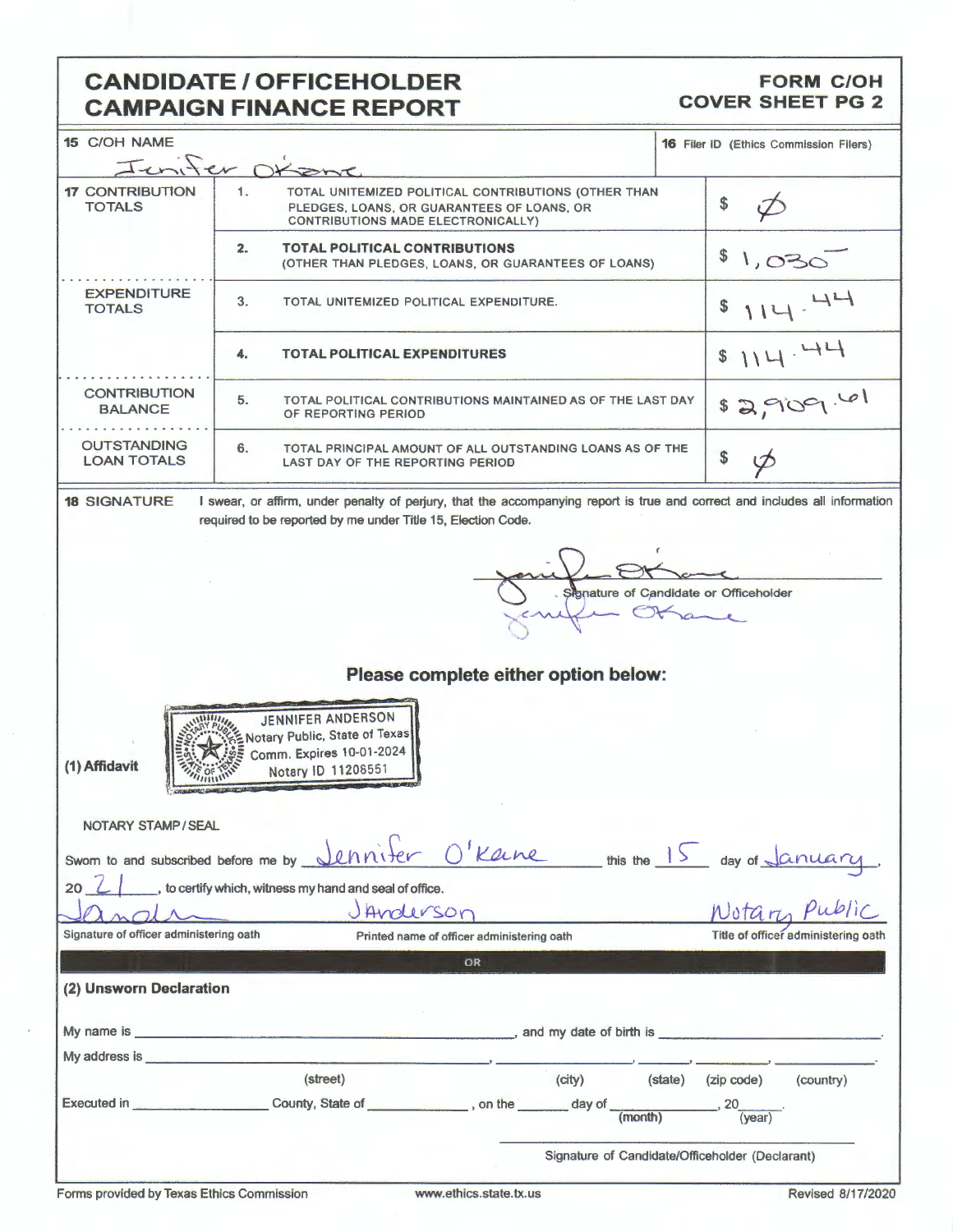### **SUBTOTALS** - **C/OH FORM C/OH**

## **COVER SHEET PG 3**

|                                                  | <b>19 FILER NAME</b>                                                                         | 20 Filer ID (Ethics Commission Filers) |              |
|--------------------------------------------------|----------------------------------------------------------------------------------------------|----------------------------------------|--------------|
|                                                  |                                                                                              |                                        |              |
| 21 SCHEDULE SUBTOTALS<br><b>NAME OF SCHEDULE</b> |                                                                                              | <b>SUBTOTAL</b><br><b>AMOUNT</b>       |              |
|                                                  | $\overline{\mathscr{A}}$<br>1.<br>SCHEDULE A1: MONETARY POLITICAL CONTRIBUTIONS              |                                        | \$1,030      |
|                                                  | 2.<br>SCHEDULE A2: NON-MONETARY (IN-KIND) POLITICAL CONTRIBUTIONS                            |                                        | \$           |
|                                                  | 3.<br>SCHEDULE B: PLEDGED CONTRIBUTIONS                                                      |                                        | \$           |
|                                                  | <b>SCHEDULE E: LOANS</b><br>4.                                                               |                                        | $$$ .        |
|                                                  | 5.<br>SCHEDULE F1: POLITICAL EXPENDITURES MADE FROM POLITICAL CONTRIBUTIONS                  |                                        | $\mathbf{s}$ |
|                                                  | 6.<br>SCHEDULE F2: UNPAID INCURRED OBLIGATIONS                                               |                                        | \$           |
|                                                  | 7.<br>SCHEDULE F3: PURCHASE OF INVESTMENTS MADE FROM POLITICAL CONTRIBUTIONS                 |                                        | \$           |
|                                                  | 8.<br>SCHEDULE F4: EXPENDITURES MADE BY CREDIT CARD                                          |                                        | \$           |
| 9.                                               | SCHEDULE G: POLITICAL EXPENDITURES MADE FROM PERSONAL FUNDS                                  |                                        | \$           |
| 10.                                              | SCHEDULE H: PAYMENT MADE FROM POLITICAL CONTRIBUTIONS TO A BUSINESS OF C/OH                  |                                        | \$           |
| 11.                                              | SCHEDULE I: NON-POLITICAL EXPENDITURES MADE FROM POLITICAL CONTRIBUTIONS                     |                                        | \$           |
| 12.                                              | SCHEDULE K: INTEREST, CREDITS, GAINS, REFUNDS, AND CONTRIBUTIONS RETURNED<br><b>TO FILER</b> |                                        | 80.50        |
|                                                  |                                                                                              |                                        |              |
|                                                  |                                                                                              |                                        |              |
|                                                  |                                                                                              |                                        |              |
|                                                  |                                                                                              |                                        |              |
|                                                  |                                                                                              |                                        |              |
|                                                  |                                                                                              |                                        |              |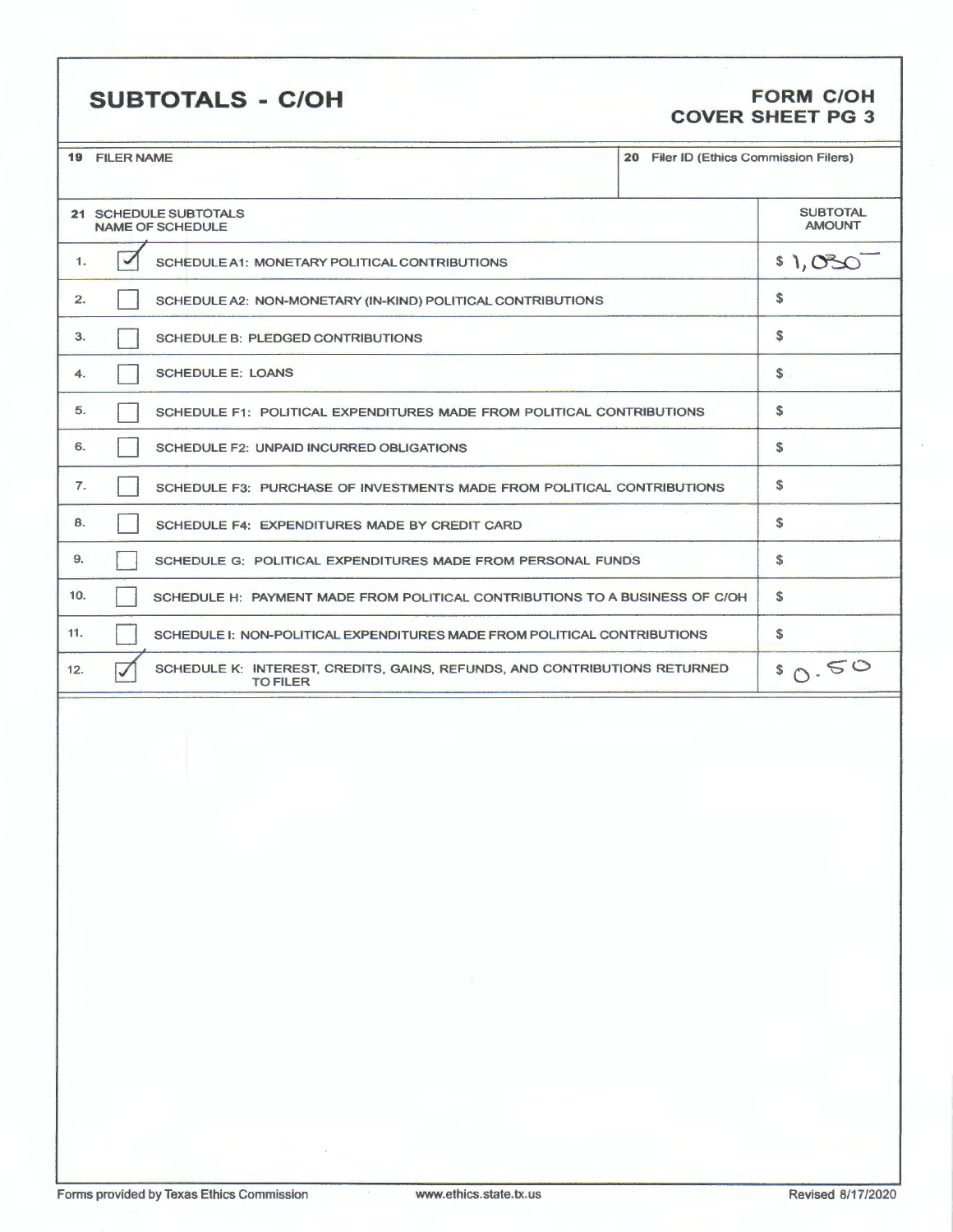| <b>MONETARY POLITICAL CONTRIBUTIONS</b><br><b>SCHEDULE A1</b><br>If the requested information is not applicable, DO NOT include this page in the report.       |                                                                                          |                                         |                                       |
|----------------------------------------------------------------------------------------------------------------------------------------------------------------|------------------------------------------------------------------------------------------|-----------------------------------------|---------------------------------------|
|                                                                                                                                                                |                                                                                          |                                         |                                       |
|                                                                                                                                                                | The Instruction Guide explains how to complete this form.                                |                                         | 1 Total pages Schedule A1:            |
| 2 FILER NAME                                                                                                                                                   |                                                                                          |                                         | 3 Filer ID (Ethics Commission Filers) |
|                                                                                                                                                                | Jenifer Orone                                                                            |                                         |                                       |
| 4 Date                                                                                                                                                         | 5 Full name of contributor                                                               |                                         | 7 Amount of contribution (\$)         |
|                                                                                                                                                                | 10.26.20 6 Contributor address; City; State; Zip Code<br>$4146$ Hartson<br>KytesTX 78640 |                                         |                                       |
|                                                                                                                                                                | 8 Principal occupation / Job title (See Instructions)                                    | <b>Employer (See Instructions)</b><br>9 |                                       |
|                                                                                                                                                                |                                                                                          |                                         |                                       |
| <b>Date</b>                                                                                                                                                    | Full name of contributor                                                                 | out-of-state PAC (ID#: 1999)            | Amount of contribution (\$)           |
|                                                                                                                                                                | 11.25.20 Lond Junifer Shell<br>Contributor address; City; State<br>1908 W. McCarty Ln.   | State; Zip Code                         | 1,000                                 |
|                                                                                                                                                                | San Marcos, TX 781066<br>Principal occupation / Job title (See Instructions)             | <b>Employer (See Instructions)</b>      |                                       |
|                                                                                                                                                                |                                                                                          |                                         |                                       |
| <b>Date</b>                                                                                                                                                    | Full name of contributor                                                                 | out-of-state PAC (ID#:                  | Amount of contribution (\$)           |
|                                                                                                                                                                | Contributor address;<br>City;                                                            | State; Zip Code                         |                                       |
|                                                                                                                                                                | Principal occupation / Job title (See Instructions)                                      | <b>Employer (See Instructions)</b>      |                                       |
| Date                                                                                                                                                           | Full name of contributor                                                                 | out-of-state PAC (ID#:                  | Amount of contribution (\$)           |
|                                                                                                                                                                | Contributor address:<br>City;                                                            | State; Zip Code                         |                                       |
|                                                                                                                                                                | Principal occupation / Job title (See Instructions)                                      | <b>Employer (See Instructions)</b>      |                                       |
|                                                                                                                                                                |                                                                                          |                                         |                                       |
| ATTACH ADDITIONAL COPIES OF THIS SCHEDULE AS NEEDED<br>If contributor is out-of-state PAC, please see Instruction guide for additional reporting requirements. |                                                                                          |                                         |                                       |

Forms provided by Texas Ethics Commission www.ethics.state.tx.us Revised 8/17/2020